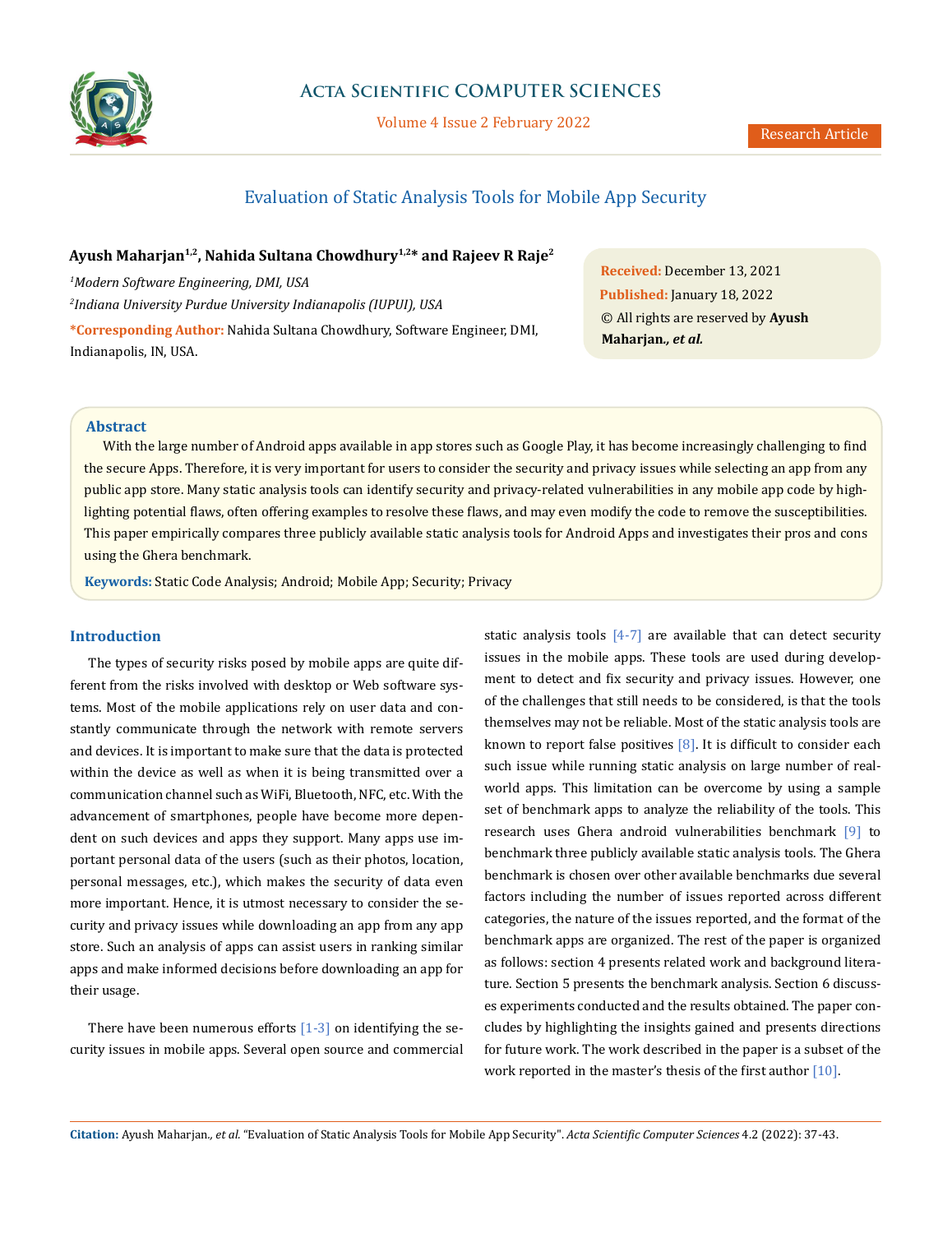## **Related work and background**

## **Benchmarking of tools**

Several benchmarks, associated with vulnerabilities for Android platforms, have been developed for analyzing static code analysis tools. A few prominent benchmarks that were considered in this study are discussed below.

The Ghera Android Vulnerabilities benchmark suite [9] provides source code for a benign app, a malicious app and a secure apps for each specific benchmark. A benign app is the version of the application that exhibits the vulnerability; the malicious app is the application that exploits the vulnerability in the benign app; and the secure app is the application with the security vulnerability removed from the benign app. Each benchmark also provides a summary of the vulnerability along with the affected Android versions and description and example of the vulnerability being demonstrated through the benign and the secure apps. The Ghera benchmark has a total of 60 benchmarks categorized into seven groups - Cryptography, Inter-Component Communication (ICC), Networking, Non-API, Permission, Storage, System, and Web.

Damn Insecure and Vulnerable App (DIVA)  $\lceil 10 \rceil$  is an app that contains insecure and vulnerable code. It was originally intended as a learning tool for Android developers to understand different security vulnerabilities, but it has been used by security professionals for penetration testing. It includes various challenges such as insecure logging, hard coding issues, insecure data storage, input validation issues, access control issues, etc.  $[11]$ .

Purposefully Insecure and Vulnerable Android Application (PIV-AA) [12] is another insecure and vulnerable app that was designed as an improvement over the outdated DIVA.

DroidBench 14 [13] is a micro-benchmark suite designed to evaluate the effectiveness of Android taint-analysis tools. It comprises of 120 test cases for data leakage in Android apps. The test cases cover the leakages related to Java (such as Arrays and Lists, Callbacks, Reflection) and Android APIs (such as Lifecycle, Inter-App Communication, Inter-Component Communication).

ICC-Bench [14] suite is a specialized repository of benchmark apps focused towards Inter-Component data leakage in Android apps. It consists of 24 small apps representing various vulnerabilities related to Inter-Component Communication (ICC).

DialDroid-Bench [15] is another benchmark suite focused towards the Android taint-analysis tools that consists of 30 real world applications. It only consists of the apk files without any source code or vulnerability details making it difficult to put it into use for analysis of the tools.

This research chooses to use the Ghera benchmark over the other benchmark for several reasons. First, the Ghera benchmark covers a wider range of issues than other benchmarks across several categories. It covers a broader range of issues than the benchmarks such as DroidBench, ICC-Bench, DialDroid-Bench, which are focused towards the taint analysis tools. Secondly, the Ghera benchmark consists of micro-benchmarks that makes it easier to look at each issue separately. Though DIVA and PIVAA also represent categories that focus on issues not just related to the taint analysis, they contain all the errors in a single application. This makes the analysis complex because it is difficult to verify if the issue is reported correctly or not. Lastly, the Ghera benchmark also provides good documentation of the issues and a version of the benchmark app with the issue fixed. This is particularly useful because it helps to recognize the false negatives reported by the tools.

#### **Evaluating the analysis tools**

Qiu., *et al*. [16] have performed an analysis of static taint analysis tools, FlowDroid, AmanDroid, and DroidSafe. They have performed the comparison using the DroidBench and ICC-Bench Benchmark Suites. In this research, we have performed a similar analysis for generic static analysis tools that were used. The tools and benchmarks are focused toward Taint Analysis and focus mostly on ICC vulnerabilities. It does not address issues such as cryptography, insecure usage of APIs, etc.

Pauck., *et al*. [17] have also performed an empirical evaluation of the static taint analysis tools used in the research community. They have used the DroidBench  $[13]$  to perform the analysis on six different tools. They have also proposed the ReproDroid framework to perform an accurate and reproducible evaluation of the static analysis tools to overcome the differences in the evaluation techniques used by the authors of the tools. This research is focused towards taint analysis as well, and does not cover several of the vulnerabilities beside leakage of information.

A survey of android security threats and defenses was conducted by Rashidi., *et al*. [18]. Many of the threats identified are still relevant, whereas some have become outdated. There were several tools gathered in the survey, but we could not download or execute any of the tools that were surveyed. Thus, none of the tools fit the needs of this research.

**Citation:** Ayush Maharjan*., et al.* "Evaluation of Static Analysis Tools for Mobile App Security". *Acta Scientific Computer Sciences* 4.2 (2022): 37-43.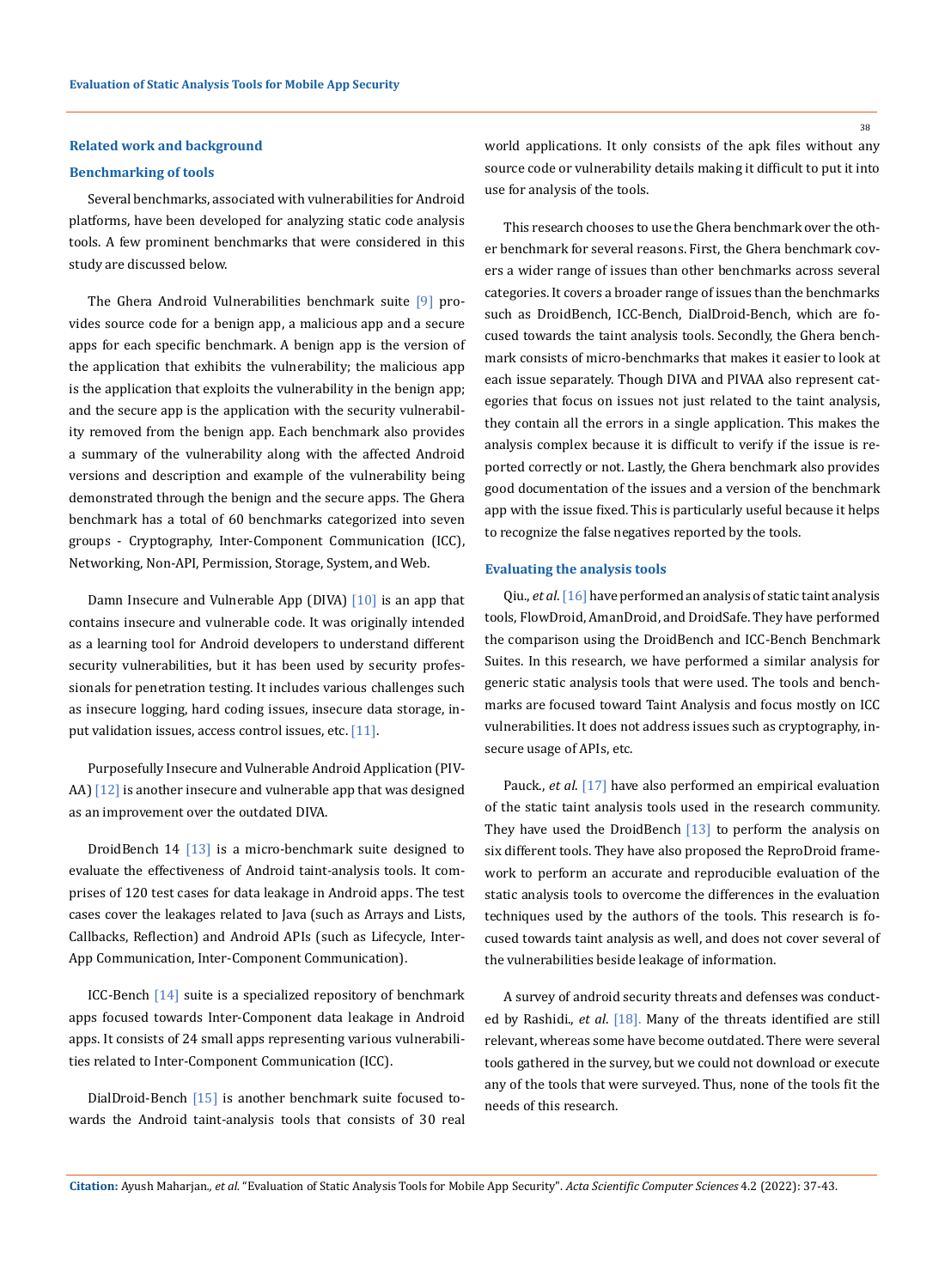## **Tool analysis**

For the selection of tools, we focused on generic static analysis tools that cover many aspects related to the security of the tools. The taint analysis tools, which are geared only towards data leakages, were not considered in our study. Dynamic code analysis tools take a long time for analysis and may not cover all execution paths and hence, those were not selected in our study as well. Among the potential tools that we identified, JAADAS [4] results in errors during the analysis of most of the selected applications. MobSF [7], AndroBugs Framework  $[6]$ , and Qark  $[5]$  were tested against various applications downloaded from Apkpure [19] and ran successfully. Thus, we have used these three tools for this study.

## **MobSF**

Crypto

MobSF provides a user interface to upload apk files and performs a detailed analysis of the apk files. It displays the analysis

**Category Vulnerability** 

BlockCipher-ECB-InformationExposure-Lean BlockCipher-NonRandomIV-InformationExposure-Lean

results in the web app, but it can also return the results in json format through the Rest API. It can also perform analysis of iOS applications.

MobSF extracts all the metadata of the apk including the name, package name, the launcher activity, minimum SDK, maximum SDK, version code and the version number. It also tracks the manifest along with all the activities, services, receiver, and providers of the app. It performs various kinds of security analyses such as checking the signer certificate, checking permissions, binary analysis, manifest analysis, code analysis, file analysis, and malware analysis. It also allows dynamic analysis of the apps.

Among the analysis that MobSF provides, the manifest analysis, and code analysis contain the results of the static analysis related to most of the security vulnerabilities. Other analysis did not provide any significant evidences that could be used in our study.

> **Qark** | Androbugs | MobSF **B S B S B S**

|            | ExposedCredentials-InformationExposure-Lean             |   |          | P | $\Omega$ |   |          |
|------------|---------------------------------------------------------|---|----------|---|----------|---|----------|
|            | PBE-ConstantSalt-InformationExposure-Lean               | P |          |   |          | P | $\Omega$ |
| <b>ICC</b> | DynamicRegBroadcastReceiver-UnrestrictedAccess-Lean     |   | $\Omega$ |   |          |   |          |
|            | EmptyPendingIntent-PrivEscalation-Lean                  | P | $\Omega$ |   |          |   |          |
|            | FragmentInjection-PrivEscalation-Lean                   |   |          |   |          |   |          |
|            | HighPriority-ActivityHijack-Lean                        |   |          |   |          |   |          |
|            | ImplicitPendingIntent-IntentHijack-Lean                 |   |          |   |          |   |          |
|            | InadequatePathPermission-InformationExposure-Lean       |   |          | P |          | P |          |
|            | IncorrectHandlingImplicitIntent-UnauthorizedAccess-Lean | P | $\Omega$ | P |          | P |          |
|            | NoValidityCheckOnBroadcastMsg-UnintendedInvocation-Lean | P | $\Omega$ |   |          | P |          |
|            | OrderedBroadcast-DataInjection-Lean                     |   |          |   |          |   |          |
|            | StickyBroadcast-DataInjection-Lean                      | P |          |   |          |   |          |
|            | TaskAffinity-ActivityHijack-Lean                        |   |          |   |          | P |          |
|            | TaskAffinity-LauncherActivity-Lean                      |   |          |   |          |   |          |
|            | TaskAffinity-PhisingAttack-Lean                         |   |          |   |          | P |          |
|            | TaskAffinityAndReparenting-PhisingAndDoSAttack-Lean     |   |          |   |          |   |          |
|            | UnhandledException-DOS-Lean                             |   |          |   |          |   |          |
|            | UnprotectedBroadcastRecv-PrivEscalation-Lean            | P | $\Omega$ | P |          | P |          |
|            | WeakChecksOnDynamicInvocation-DataInjection-Lean        | P | $\Omega$ |   |          | P |          |

ConstantKey-ForgeryAttack-Lean Property Property

**Citation:** Ayush Maharjan*., et al.* "Evaluation of Static Analysis Tools for Mobile App Security". *Acta Scientific Computer Sciences* 4.2 (2022): 37-43.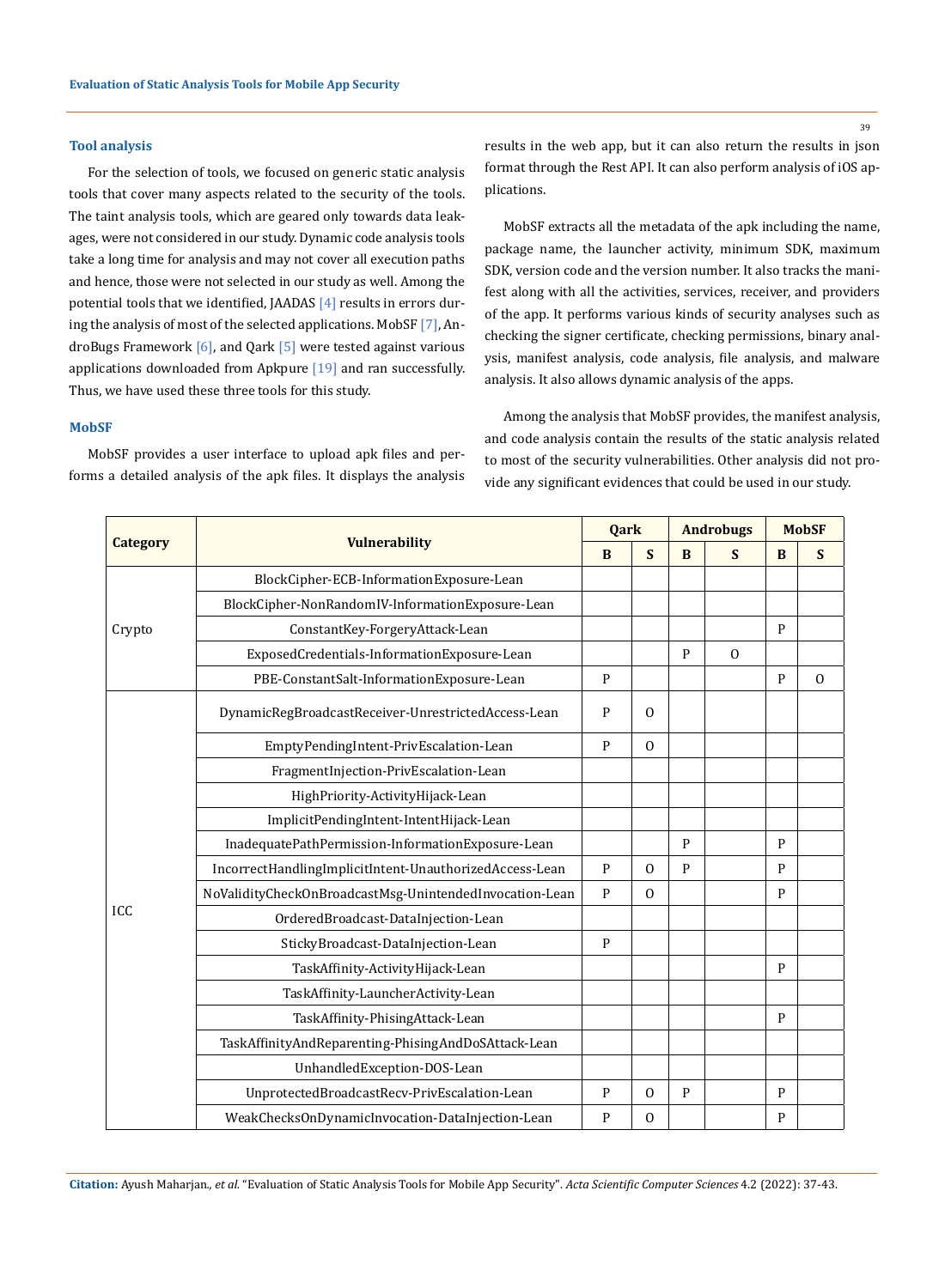|            | CheckValidity-InformationExposure-Lean                  | P            |              |   |              |              |              |
|------------|---------------------------------------------------------|--------------|--------------|---|--------------|--------------|--------------|
|            | IncorrectHostNameVerification-MITM-Lean                 | P            |              | P |              |              |              |
| Networking | InsecureSSLSocket-MITM-Lean                             |              |              | P | $\Omega$     | $\mathbf{P}$ | $\mathbf{0}$ |
|            | InsecureSSLSocketFactory-MITM-Lean                      |              |              | P |              | P            | $\mathbf{0}$ |
|            | InvalidCertificateAuthority-MITM-Lean                   | P            |              | P |              |              |              |
|            | OpenSocket-InformationLean-Lean                         |              |              |   |              |              |              |
|            | UnEncryptedSocketComm-MITM-Lean                         |              |              |   |              |              |              |
|            | UnpinnedCertificates-MITM-Lean                          |              |              |   |              |              |              |
| NonAPI     | MergeManifest-UnintendedBehavior-Lean                   |              |              |   |              |              |              |
|            | OutdatedLibrary-DirectoryTraversal-Lean                 |              |              |   |              |              |              |
|            | UnnecessaryPerms-PrivEscalation-Lean                    |              |              |   |              |              |              |
| Permission | WeakPermission-UnauthorizedAccess-Lean                  |              |              | P |              | P            |              |
|            | ExternalStorage-DataInjection-Lean                      | P            |              |   |              |              |              |
|            | ExternalStorage-InformationLeak-Lean                    | P            |              |   |              |              |              |
| Storage    | InternalStorage-DirectoryTraversal-Lean                 |              |              |   |              |              |              |
|            | InternalToExternalStorage-InformationLeak-Lean          |              |              |   |              |              |              |
|            | SQLite-execSQL-Lean                                     |              |              |   |              |              |              |
|            | SQLite-RawQuery-Lean                                    |              |              |   |              | P            | $\mathbf{0}$ |
|            | SQLite-SQLInjection-Lean                                |              |              |   |              | P            | $\mathbf{0}$ |
|            | CheckCallingOrSelfPermission-PrivilegeEscalation-Lean   | P            | $\mathbf{0}$ |   |              |              |              |
|            | CheckPermission-PrivliegeEscalation-Lean                | P            | $\Omega$     |   |              |              |              |
|            | ClipboardUse-InformationExposure-Lean                   |              |              |   |              | P            |              |
| System     | DynamicCodeLoading-CodeInjection-Lean                   |              |              |   |              |              |              |
|            | EnforceCallingOrSelfPermission-PrivilegeEscalation-Lean |              |              |   |              |              |              |
|            | EnforcePermission-PrivilegeEscalation                   |              |              |   |              |              |              |
|            | UniqueIDs-IdentityLeak-Lean                             | P            |              | P |              |              |              |
|            | HttpConnection-MITM-Lean                                |              |              |   |              |              |              |
|            | JavaScriptExecution-CodeInjection-Lean                  | P            |              | P |              |              |              |
|            | UnsafeIntentURLImpl-InformaitonExposure-Lean            |              |              |   |              |              |              |
|            | WebView-CookieOverwrite-Lean                            |              |              |   |              |              |              |
| Web        | WebView-NoUserPermission-InformationExposure-Lean       |              |              |   |              | $\mathbf{P}$ | $\mathbf{0}$ |
|            | WebViewAllowContentAccess-UnauthorizedFileAccess-Lean   | $\mathbf{P}$ |              |   |              |              |              |
|            | WebViewAllowFileAccess-UnauthorizedFileAccess-Lean      | $\mathbf{P}$ | $\mathbf{0}$ | P | $\mathbf{0}$ |              |              |
|            | WebViewIgnoreSSLWarning-MITM-Lean                       |              |              | P |              | P            |              |
|            | WebViewInterceptRequest-MITM-Lean                       |              |              |   |              | P            | $\mathbf{0}$ |
|            | WebViewLoadDataWithBaseUrl-UnauthorizedFileAccess-Lean  |              |              |   |              |              |              |
|            | WebviewOverrideUrl-MITM-Lean                            |              |              |   |              |              |              |
|            | WebviewProceed-UnauthorizedAccess-Lean                  |              |              |   |              |              |              |

**Table 1:** Ghera Results.

**Citation:** Ayush Maharjan*., et al.* "Evaluation of Static Analysis Tools for Mobile App Security". *Acta Scientific Computer Sciences* 4.2 (2022): 37-43.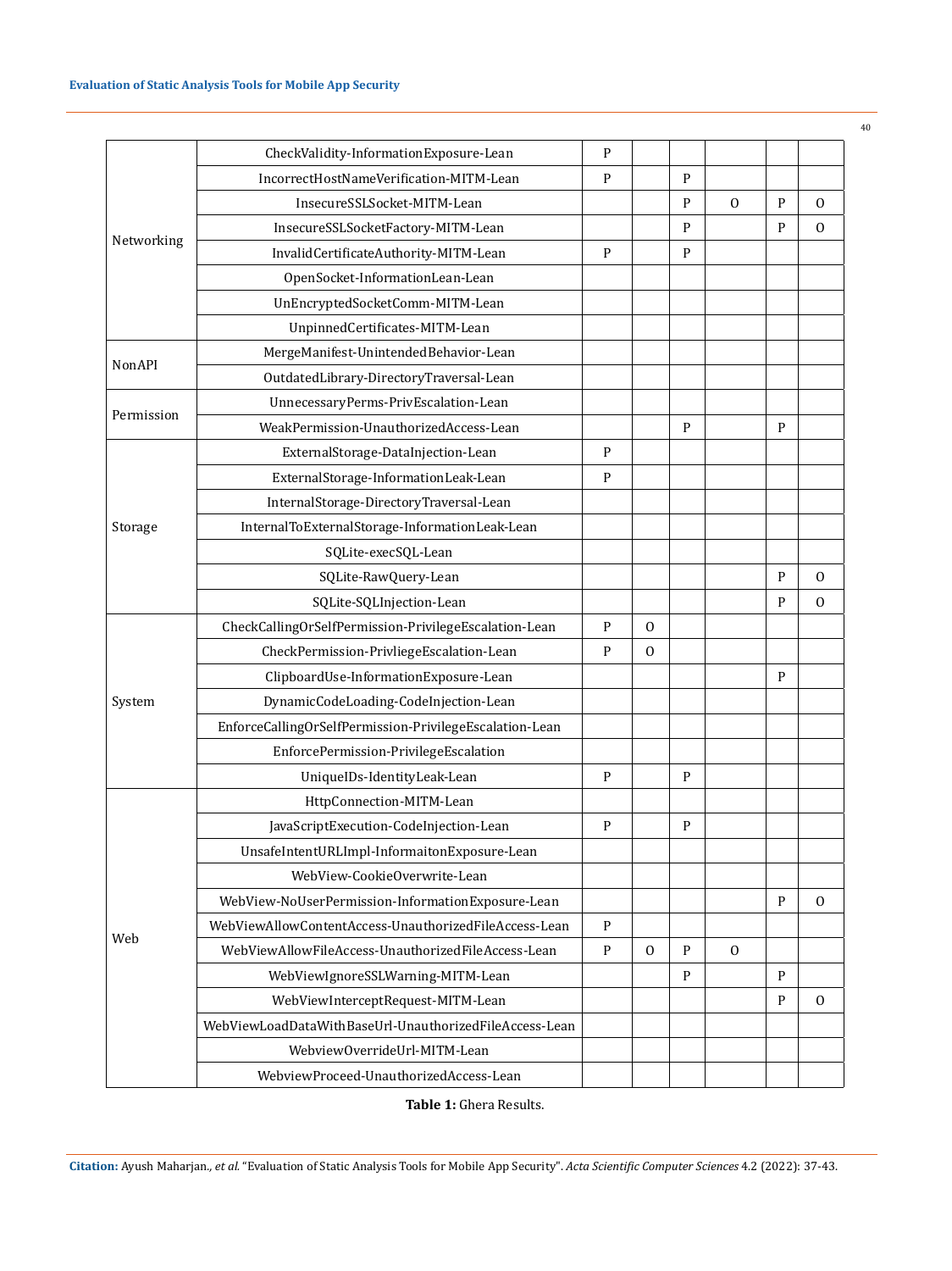#### **AndroBugs**

AndroBugs is a command line tool that can perform fast analysis on large number of applications. It is a Python program that provides various commands to perform analysis on a single apk or a set of apk files. It provides commands to display the results in command line and also outputs the results into text files. It internally uses MongoDB to store the results. We are leveraging this database directly to query the analysis results.

AndroBugs reports 51 different categories of vulnerability findings with four levels (info, warning, critical, and notice. Instead of reporting only the findings, it returns all 51 categories, and uses the info level to notify the absence of the category. The warning and critical levels represent the various types of vulnerabilities. The notice level can have a generic notice that is neither a good practice, nor a vulnerability, or it can also report good practices and vulnerabilities. After manually categorizing the notice level, we obtained a total of 38 categories as vulnerabilities, 2 categories as generic messages (that can be ignored during the analysis) and 11 categories as good practices (with the Finding codes reported by Andro-Bugs [6] reproduced verbatim).

## **Qark**

Qark is a static analysis tool that detects security vulnerabilities in Android apps. It is programmed in Python and provides a command line interface. It can analyze both source code and apk files. It reports the results in html or json format. Each finding reports the name, category, line number, severity (error/vulnerability/info/ warning), description, and the file where the vulnerability was detected. It is not capable of detecting good practices. Qark does not enlist the vulnerabilities it detects, so we had to manually extract it from the source code. We identified a total of 45 vulnerabilities.

## **Experimental Results**

The analysis of the three above-mentioned tools on the Ghera benchmark is discussed in this section.

#### **Dataset details**

The Ghera benchmark, as indicated earlier, consists of 61 benchmark applications each with two versions of the application: benign(B) and secure(S). The benchmark apps and their details can be found in a bitbucket repository  $[20]$ . The benchmark applications are categorized by the different aspects of Android they affect. The Crypto category consists of vulnerabilities related to the infor41

mation exposed through the ciphers and the keys used. The ICC category consists of the vulnerabilities exposed through communication between different Android components. The benchmarks related to the networking security are provided under Networking category. The Non-API category consists of vulnerabilities exposed through vulnerable and outdated libraries. The permission category relates to the vulnerabilities exposed through improper usage of permissions. The Storage category consists of the file system and database vulnerabilities. Improper usages of lower-level Android APIs are categorized under the System category. Finally, the Web category consists of vulnerabilities through usage of web through the URLs, webview and javascript code.

#### **Benchmark analysis**

For each benchmark app, a specific tool, if behaving correctly, should detect the vulnerability in the benign but not in the secure app. The results of applying the three tools on the Ghera benchmark are shown in the table 1. The P indicates the detection of vulnerabilities in the benign app and O represents the false positives detected in the secure app.

Qark detected the highest number (19) of the benign applications but also falsely identified vulnerabilities in nine of the secure application. MobSF had a similar performance, correctly identifying 18 and erroneously marking 9 applications. AndroBugs the lowest number (13) of vulnerability identifications in benign apps, but it had the just 2 false positive for secure applications. We can, from Table 2, notice that the different tools performed well in different categories of the Ghera benchmark. The Qark and MobSF had most benign application detections in the ICC category, but MobSF had a lower number of false positives for secure applications. MobSF suffers from wrongly identifying the secure applications in other categories, while Qark performs relatively well. AndroBugs is good at detecting Network, Web and ICC categories, which are all related to communication with external agents. The overall count for each tool and categories is shown in table 2.

Each benign application identified is a true positive, and the one that is not detected is a false negative. In the case of secure applications, when a vulnerability is detected, it is a false negative, otherwise it is a true negative. For the three tools, based on their performance on the Ghera benchmark, we calculated their F-scores and those are summarized in table 3.

**Citation:** Ayush Maharjan*., et al.* "Evaluation of Static Analysis Tools for Mobile App Security". *Acta Scientific Computer Sciences* 4.2 (2022): 37-43.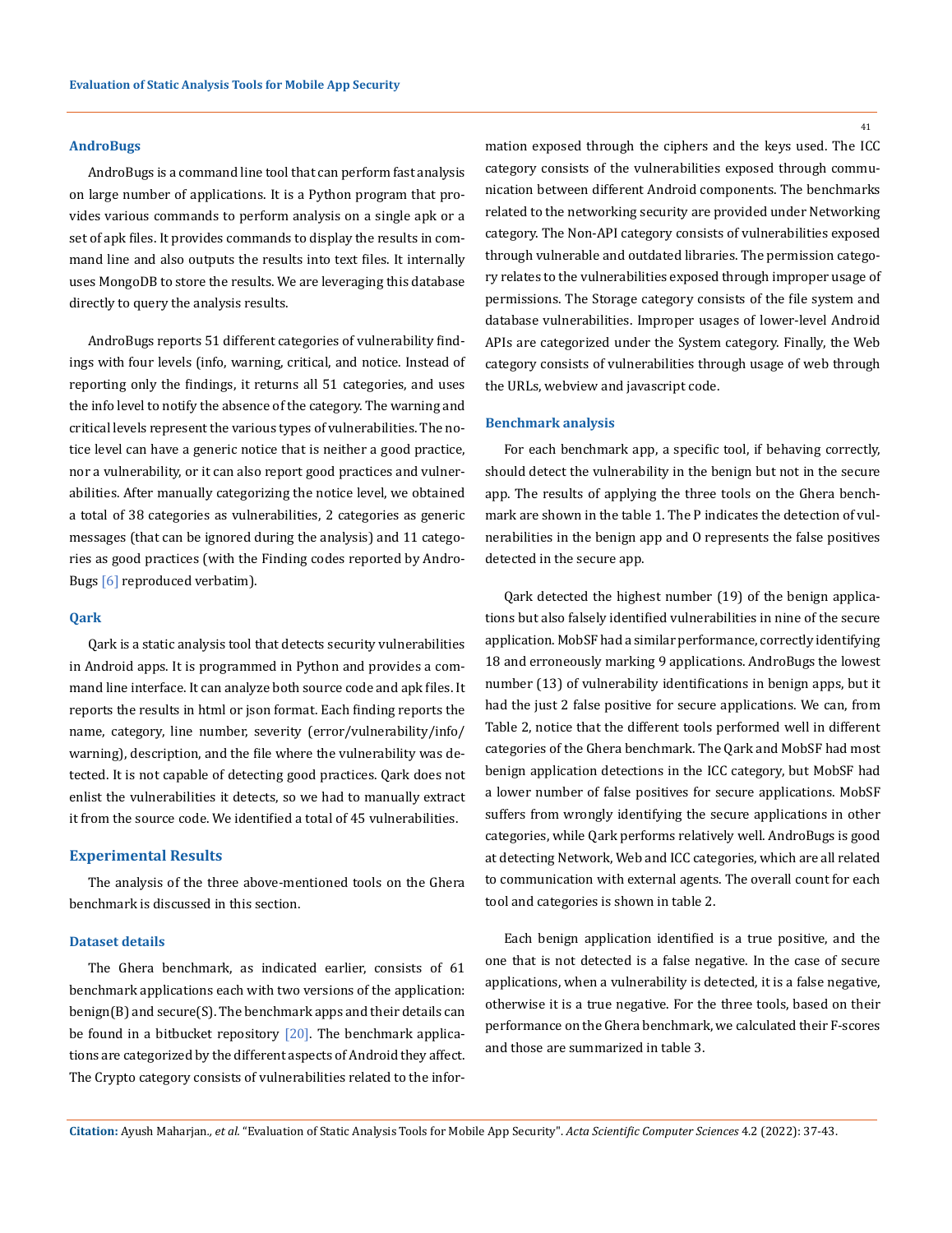|                 | <b>Oark</b>              |               | <b>Androbugs</b> |               | <b>MobSF</b>             |               |  |
|-----------------|--------------------------|---------------|------------------|---------------|--------------------------|---------------|--|
| <b>Category</b> | <b>Benign</b>            | <b>Secure</b> | <b>Benign</b>    | <b>Secure</b> | <b>Benign</b>            | <b>Secure</b> |  |
| Crypto          | 1                        | 0             | 1                | 1             | 2                        | 1             |  |
| ICC             | 7                        | 6             | 3                | 0             | 7                        | 1             |  |
| Networking      | 3                        | 0             | 4                | 1             | $\overline{\mathcal{L}}$ | 2             |  |
| <b>NonAPI</b>   | $\Omega$                 | $\Omega$      | $\Omega$         | $\Omega$      | $\Omega$                 | $\theta$      |  |
| Permission      | $\theta$                 | $\theta$      | 1                | $\Omega$      | 1                        | $\Omega$      |  |
| Storage         | $\overline{\mathcal{L}}$ | 0             | $\Omega$         | $\Omega$      | $\overline{\mathcal{L}}$ | 2             |  |
| System          | 3                        | 2             | 1                | $\Omega$      | 1                        | 1             |  |
| Web             | 3                        | $\mathbf{1}$  | 3                | $\mathbf{1}$  | 3                        | 2             |  |
| Total           | 19                       | 9             | 13               | 3             | 18                       | 9             |  |

**Table 2:** Ghera count by category.

The F1-scores, as indicated in table 3, are 0.41 for MobSF, 0.42 for Qark, and 0.33 for AndroBugs. Hence, as seen from Tables I and III, we conclude that MobSF and Qark have a similar performance, while AndroBugs shows the worst performance on the Ghera benchmark suite.

## **Limitations**

In this study, we have conducted an evaluation of three publicly available static code analysis tools based upon the vulnerabilities detected in the benign apps, and the false positives detected in the secure apps of the Ghera benchmark suite. The tool selection, in our study, has been limited because there are only a limited number of publicly available tools which run successfully without producing errors. Our experiments could be emulated with other static code analysis tools if and when they become freely available.

| <b>Tool</b> | <b>Precision</b> | Recall     | <b>F-Score</b> |
|-------------|------------------|------------|----------------|
| MobSF       | 0.66666667       | 0.29508197 | 0.40909091     |
| 0ark        | 0.67857143       | 0.31147541 | 0.42696629     |
| AndroBugs   | 0.8125           | 0.21311475 | 0.33766234     |

**Table 3:** Precision, Recall, and F-Score for Ghera Benchmark Results.

Though the Ghera benchmark consists of a large number of vulnerabilities, there are numerous other vulnerabilities in other areas of the Android framework (e.g., Camera, Networking) that are not covered by it. Also, newer vulnerabilities get introduced with newer Android versions. Thus, the Ghera benchmark suite can itself be extended with additional vulnerabilities that the tools may need to be tested against.

## **Conclusion and Future Work**

An evaluation of three static code analysis tools (MobSF, Qark, and AndroBugs) against the Ghera benchmark suite is described in this paper. Our experiments indicate that MobSF and Qark had a better overall performance (as indicated by their F-scores) than AndroBugs. However, AndroBugs had higher precision and was able to detect vulnerabilities with a low number of false positives than the other two tools.

Our experiments also highlight different categories of vulnerabilities that are detected by these three tools. All tools can detect vulnerabilities in most of the categories in the Ghera benchmark suite. All three tools are also able to detect some of the common vulnerabilities, but each of them detects a few vulnerabilities that are not detected by other two tools.

This research can form a comprehensive basis while selecting tools for performing a security analysis of Android apps. Such a selection will allow a ranking of tools with appropriate weights assigned to them and will be beneficial for the users before they download any specific app on their Android device.

## **Acknowledgements**

Ayush Maharjan was supported by the University fellowship provided by IUPUI and Nahida Sultana Chowdhury was supported